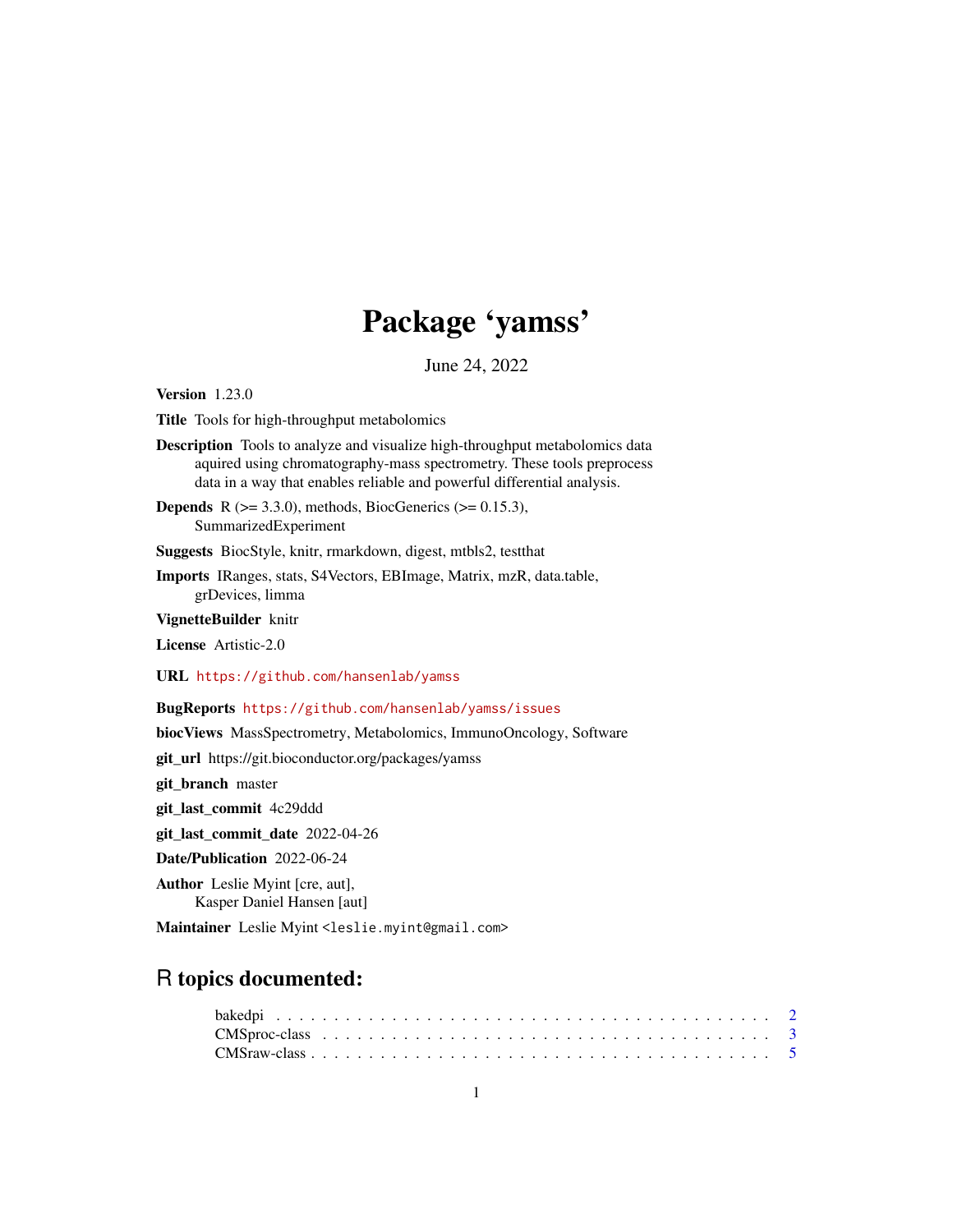#### <span id="page-1-0"></span> $2$  bakedpi

| Index | 12 |
|-------|----|

bakedpi *Process raw data to compute density estimate.*

#### Description

The bakedpi method stands for bivariate approximate kernel density estimation for peak identification. It performs background correction, retention time correction, and bivariate kernel density estimation.

#### Usage

```
bakedpi(cmsRaw, dbandwidth = c(0.005, 10), dgridstep = c(0.005, 1),
 outfileDens = NULL, dortalign = FALSE, mzsubset = NULL, verbose = TRUE)
```
#### Arguments

| cmsRaw      | An object of class CMSraw.                                                                                                              |
|-------------|-----------------------------------------------------------------------------------------------------------------------------------------|
| dbandwidth  | A length-2 vector indicating the kernel density bandwidth in the M/Z and reten-<br>tion time (scan) directions. Default: $c(0.005, 10)$ |
| dgridstep   | A length-2 vector indicating the grid step sizes. Default: $c(0.005, 1)$ .                                                              |
| outfileDens | Name of a file to save density estimate. If NULL, no output is saved.                                                                   |
| dortalign   | A logical value. Should retention time correction be performed?                                                                         |
| mzsubset    | A length-2 vector indicating a subset of the M/Z range to process. NULL other-<br>wise.                                                 |
| verbose     | Should the function be verbose?                                                                                                         |

# Details

bakedpi first performs region-specific background correction. An optional retention time correction step follows in which M/Z region-specific shifts are computed to align the raw data. Next the twodimensional density estimate is computed. The purpose of this function is to take the raw data read in by readMSdata and perform the steps necessary for bivariate kernel density estimation. The output of this function is used by slicepi to detect peaks and provide peak quantifications.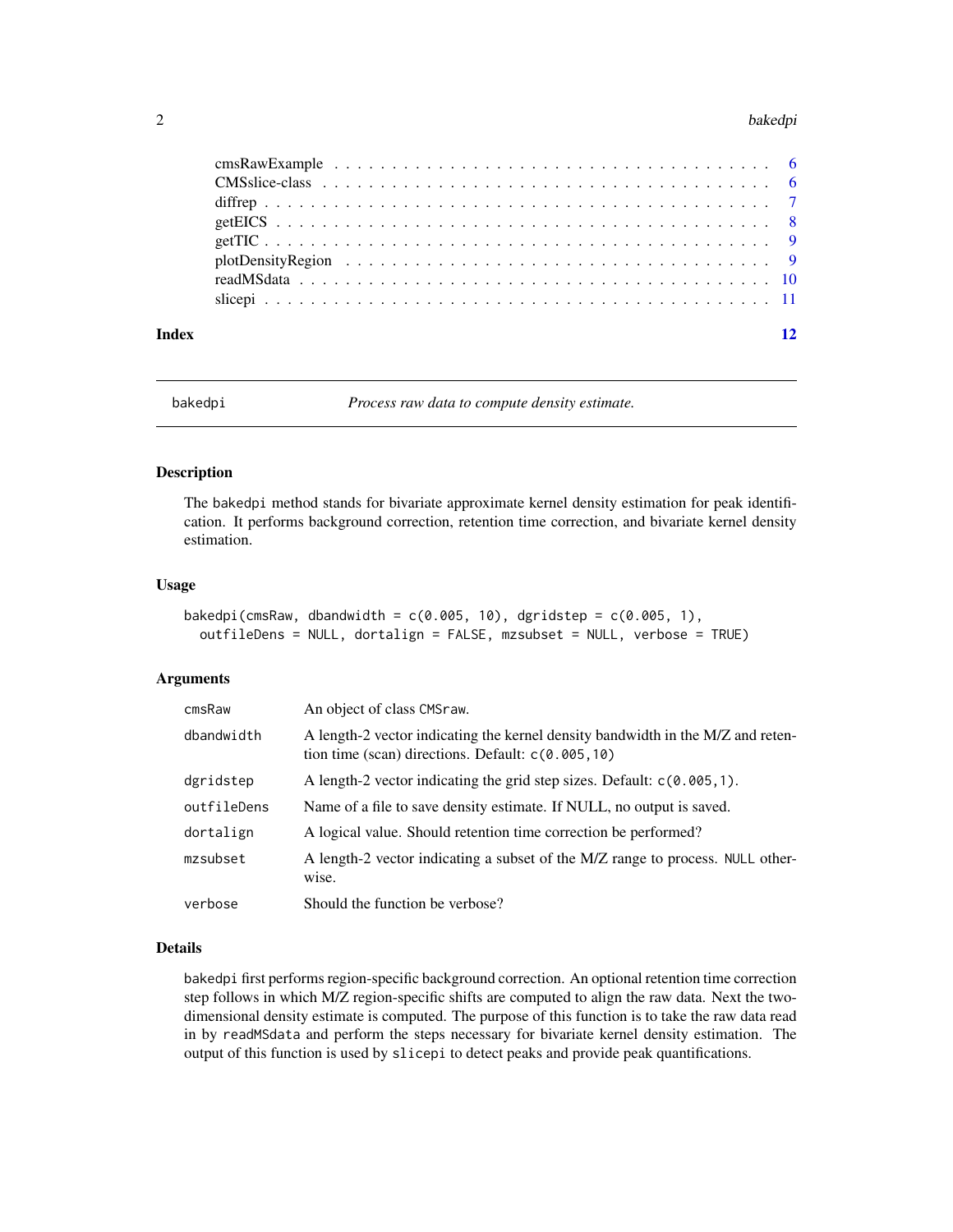# <span id="page-2-0"></span>CMSproc-class 3

## Value

An object of class CMSproc containing background corrected intensities, the bivariate kernel density estimate, and quantiles of the nonzero values in the density estimate.

### Examples

```
## A very small dataset
data(cmsRawExample)
cmsProc1 <- bakedpi(cmsRawExample,
                    dbandwidth = c(0.01, 10), dgridstep = c(0.01, 1),
                    dortalign = TRUE, mzsubset = c(500, 510))
## A longer example which takes a few minutes to run.
## This is still a smaller mz-slice of the full data.
## Not run:
if (require(mtbls2)) {
data(mtbls2)
filepath <- file.path(find.package("mtbls2"), "mzML")
files <- list.files(filepath, pattern = "MSpos-Ex1", recursive = TRUE, full.names = TRUE)
colData <- DataFrame(sampClasses = rep(c("wild-type", "mutant"), each = 4))cmsRaw <- readMSdata(files = files, colData = colData, verbose = TRUE)
cmsProc2 <- bakedpi(cmsRaw, dbandwidth = c(0.01, 10), dgridstep = c(0.01, 1),
                   outfileDens = NULL, dortalign = TRUE, mzsubset = c(500, 520))
}
## End(Not run)
```

| CMSproc-class | A class to hold chromatography-mass spectrometry preprocessing in- |
|---------------|--------------------------------------------------------------------|
|               | <i>formation.</i>                                                  |

#### Description

This class builds on the CMSraw class to additionally store background-corrected intensities as well as the bivariate kernel density estimate.

#### Slots

colData: a DataFrame of phenotype and sample information.

rawDT: a data.table of raw spectral information.

mzParams: a list containing the minimum and maximum M/Z value and number of scans in each sample.

rtAlign: a logical indicating whether the data has been retention time aligned or not.

bgcorrDT: a data.table of background-corrected spectral information.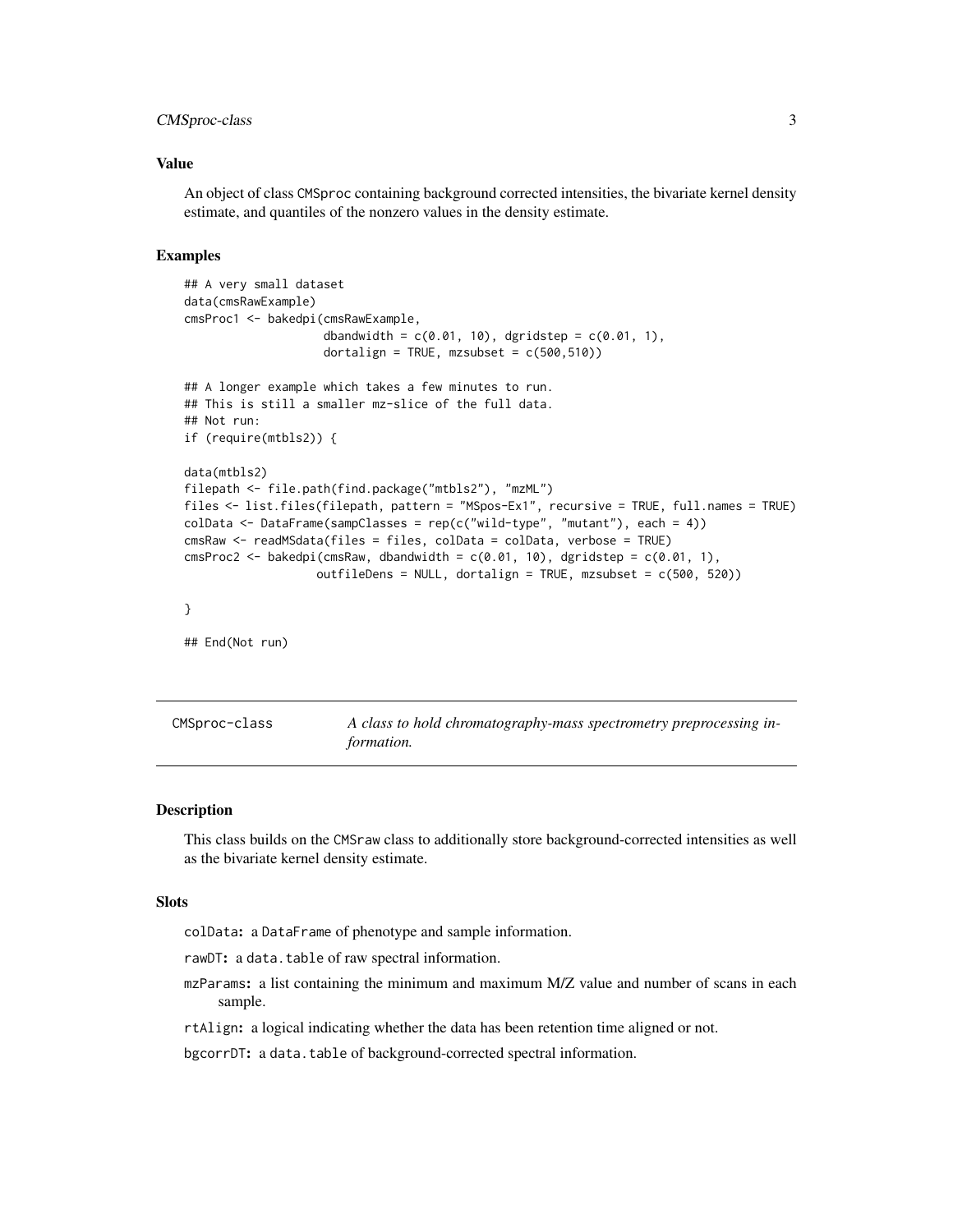- density: a matrix with rows corresponding to M/Z values and columns corresponding to scans containing the kernel density estimate.
- densityQuantiles: a numeric vector containing the 100 percent quantiles of the nonzero density values.

### Utility functions

We have the following utility functions:

show: The show method; prints the object.

getEICS: Gets extracted ion chromatograms (EICs) for the supplied M/Z ranges.

plotDensityRegion: Makes an image plot of the density estimate in a specified M/Z and scan region.

#### **Accessors**

We have the following accessor functions:

colData: Gets the DataFrame containing phenotype and sample information.

densityEstimate: Gets the matrix containing the density estimate.

densityQuantiles: Gets the quantiles of the nonzero values in the density estimate.

# Examples

```
## Construct a completely fake example
densmat \leq matrix(rnorm(600), nrow = 20, ncol = 30)
colnames(densmat) <- 1:ncol(densmat)
rownames(densmat) <- seq(350, by = 0.005, length.out = nrow(densmat))
cmsobj <- new("CMSproc", density = densmat)
head(densityEstimate(cmsobj))
## Takes about 20s to run
## Not run:
data(cmsRawExample)
cmsProc <- bakedpi(cmsRawExample,
                    dbandwidth = c(0.01, 10), dgridstep = c(0.01, 1),
                    dortalign = TRUE, mzsubset = c(500, 510))
cmsProc
```
## End(Not run)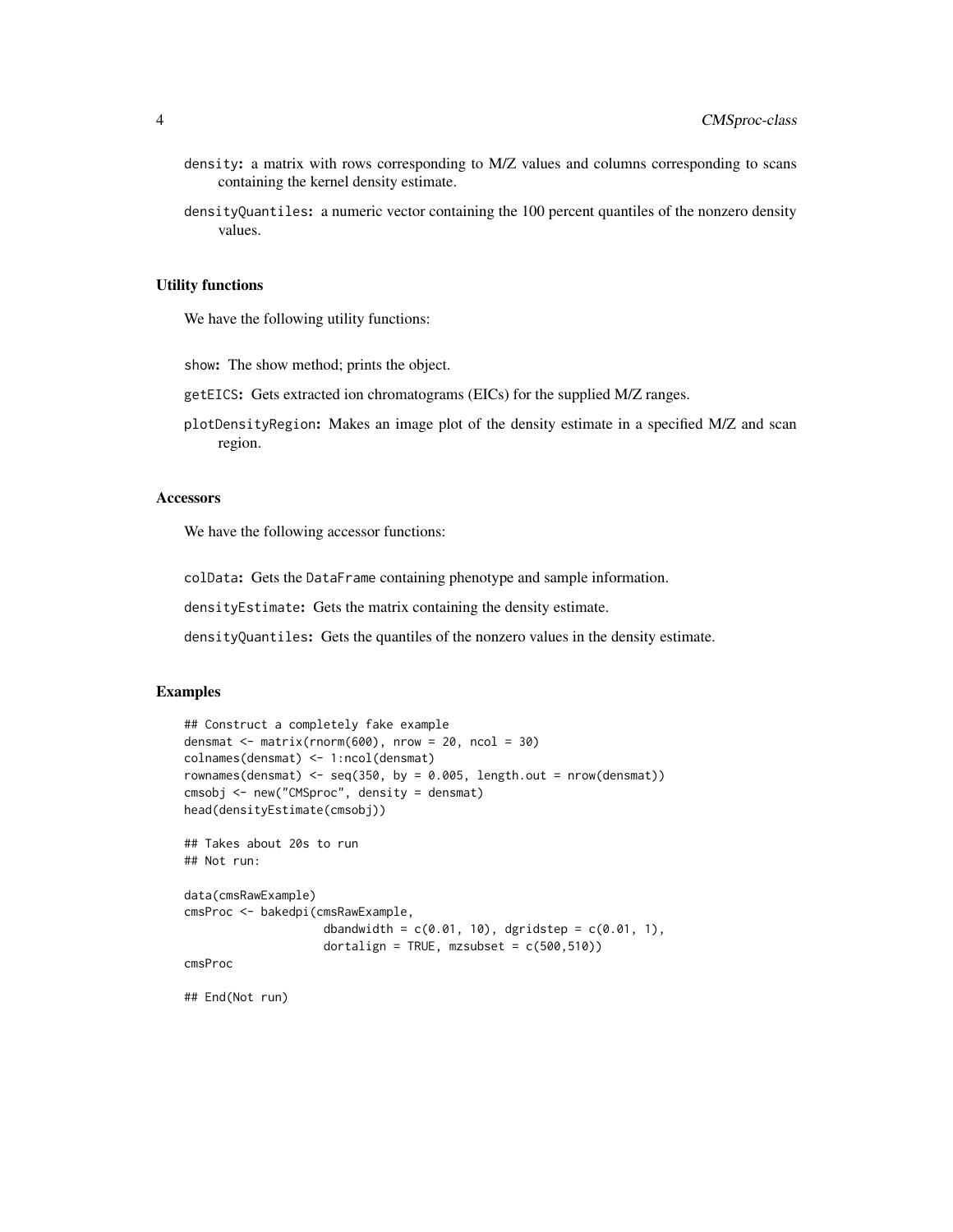<span id="page-4-0"></span>CMSraw-class *A class to hold chromatography-mass spectrometry raw data and metadata.*

# Description

This class saves the data from raw mass spectral data files in a data.table and is used in subsequent processing. Objects of this class are created by the readMSdata function.

# Slots

colData: a DataFrame of phenotype and sample information.

rawDT: a data.table of raw spectral information.

mzParams: a list containing the minimum and maximum M/Z value and number of scans in each sample.

# Utility functions

We have the following utility functions:

show: The show method; prints the object.

getEICS: Gets extracted ion chromatograms (EICs) for the supplied M/Z ranges.

#### Accessors

We have the following accessor functions:

colData: Gets the DataFrame containing phenotype and sample information.

#### Examples

```
data(cmsRawExample)
cmsRawExample
if (require(mtbls2)) {
data(mtbls2)
filepath <- file.path(find.package("mtbls2"), "mzML")
files <- list.files(filepath, pattern = "MSpos-Ex1", recursive = TRUE, full.names = TRUE)[1]
colData <- DataFrame(group = "wild-type")
cmsRaw <- readMSdata(files = files, colData = colData, verbose = TRUE)
colData(cmsRaw)
}
```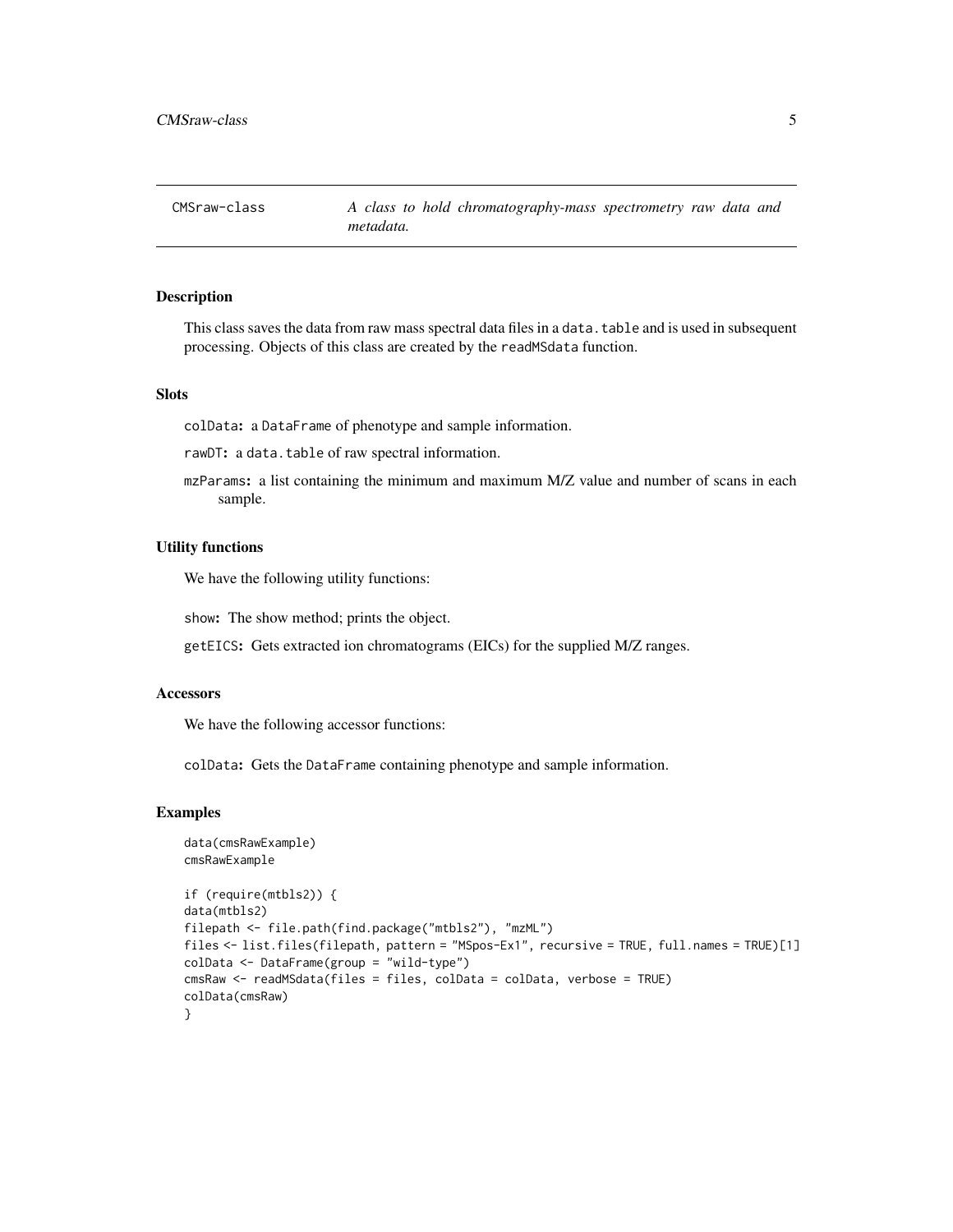<span id="page-5-0"></span>

#### Description

This object contains parsed raw data for 4 samples in the MTBLS2 dataset.

# Usage

cmsRawExample

# Format

A CMSraw object containing information on 4 samples in the MTBLS2 dataset.

# Value

An object of class CMSraw containing parsed data for 4 samples in the MTBLS2 dataset.

### Source

The mtbls2 Bioconductor data package.

| CMSslice-class | A class to hold chromatography-mass spectrometry peak bounds and |
|----------------|------------------------------------------------------------------|
|                | <i>quantifications.</i>                                          |

#### Description

This class is based on the SummarizedExperiment class. It holds information on peak quantifications, M/Z and scan bounds, sample information, and preprocessing metadata. Objects of the class can be constructed using CMSslice.

#### Utility functions

We have the following utility functions:

show: The show method; prints the object.

#### **Accessors**

We have the following accessor functions:

colData: Gets the DataFrame containing phenotype and sample information. densityCutoff: Gets the value used to threshold the density for peak calling. densityQuantiles: Gets the quantiles of the nonzero values in the density estimate. peakBounds: Gets the DataFrame of M/Z bounds, scan bounds, and ID numbers for detected peaks. peakQuants: Gets the matrix of peak quantifications (rows: peaks, columns: samples).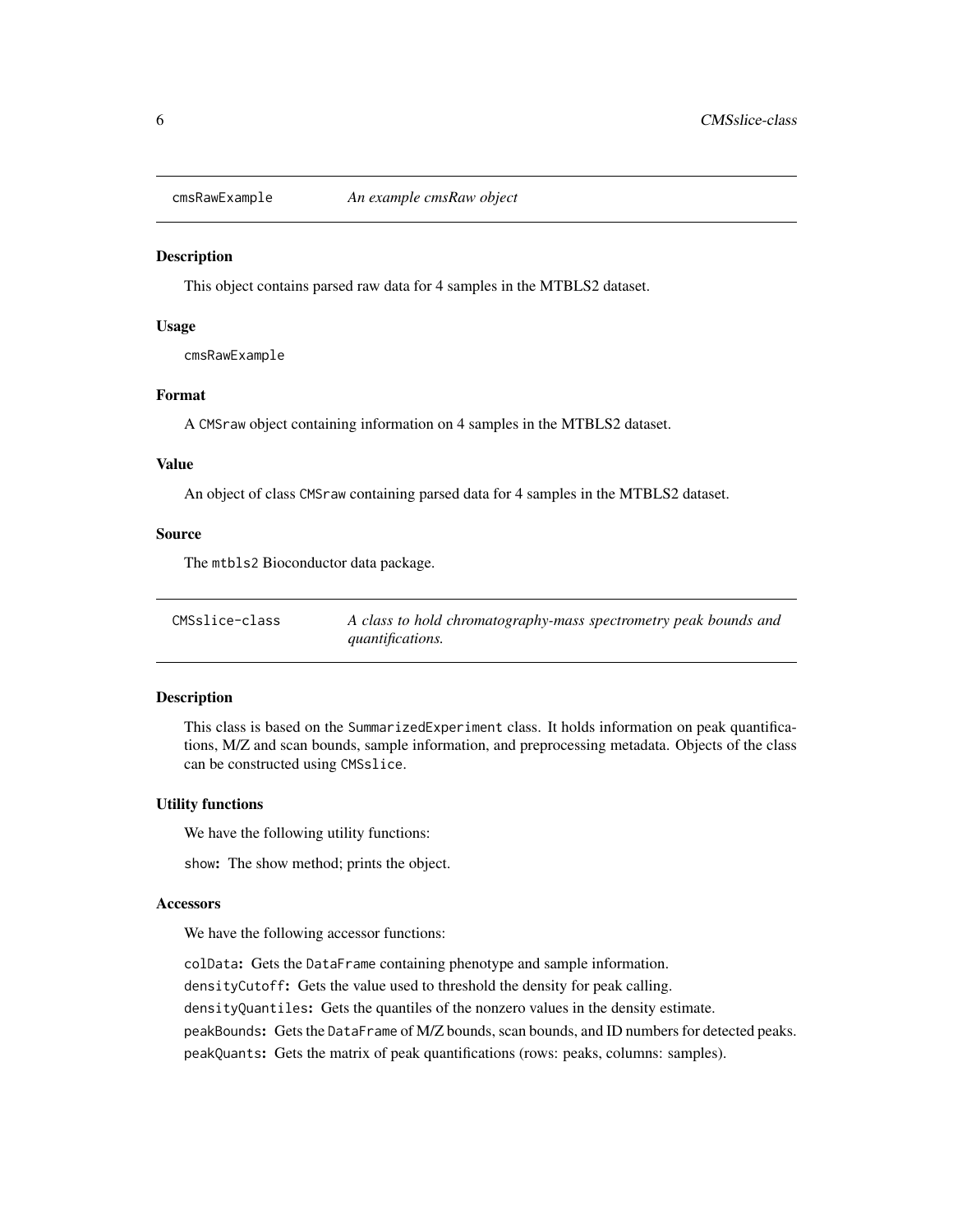#### <span id="page-6-0"></span>diffrep **7** and 2008 the set of the set of the set of the set of the set of the set of the set of the set of the set of the set of the set of the set of the set of the set of the set of the set of the set of the set of the

# Examples

```
## Construct a fake class
quants \leq matrix(rnorm(12*5000), nrow = 5000, ncol = 12)
bounds \le cbind(mzmin = seq(from = 100, to = 1100, length.out = 5000),
                mzmax = seq(from = 100, to = 1100, length.out = 5000) + 0.1,scan.min = rep(10, 5000), scan.max = rep(20, 5000),
                peaknum = 1:5000)
cmsobj <- CMSslice(assays = SimpleList(peakQuants = quants),
                   rowData = DataFrame(bounds))
head(peakQuants(cmsobj))
## A better example which takes 20s to run
## Not run:
data(cmsRawExample)
cmsProc <- bakedpi(cmsRawExample,
                   dbandwidth = c(0.01, 10), dgridstep = c(0.01, 1),
                   dortalign = TRUE, mzsubset = c(500, 510))
cutoff <- densityQuantiles(cmsProc)["99.9
sliced <- slicepi(cmsProc, cutoff = cutoff, verbose = TRUE)
sliced
```
## End(Not run)

| diffrep | Perform differential analysis. |  |
|---------|--------------------------------|--|
|         |                                |  |

# Description

Performs differential abundance analysis on quantification information in a CMSslice object.

### Usage

```
diffrep(cms, classes)
```
#### Arguments

| cms     | An object of class CMSslice.                        |
|---------|-----------------------------------------------------|
| classes | A character vector of class labels for the samples. |

# Details

Differential analysis is performed using the limma package which uses empirical Bayes methods in the estimation of feature-wise variances.

#### Value

A data.frame containing differential analysis information including log fold changes and p-values.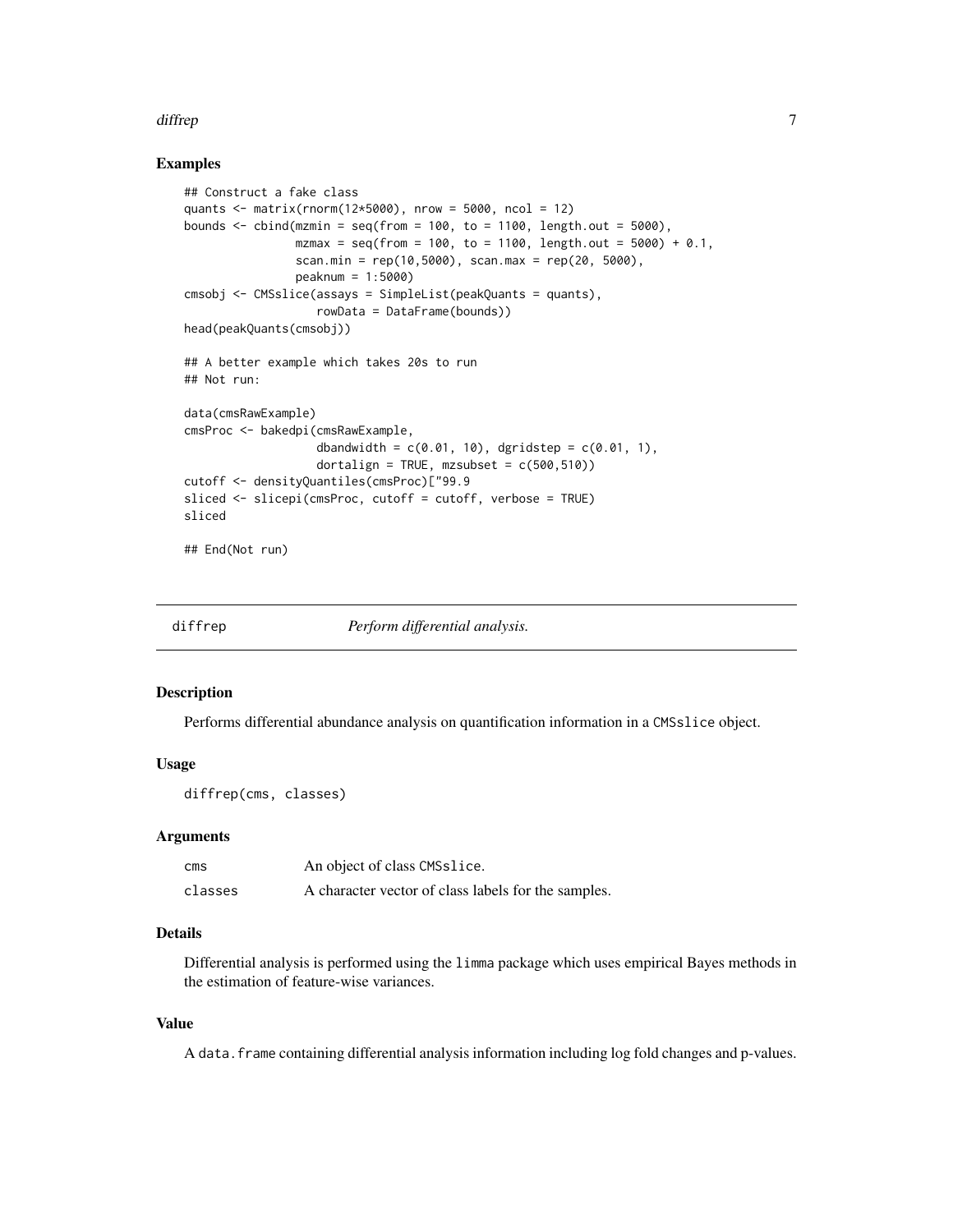#### Examples

```
quantmat <- matrix(rnorm(12*5000), nrow = 5000, ncol = 12)
cmsobj <- CMSslice(assays = SimpleList(peakQuants = quantmat))
classes <- rep(c("case", "control"), each = 6)
difftab <- diffrep(cmsobj, classes)
```
getEICS *Compute extracted ion chromatograms for multiple regions.*

# Description

Computes extracted ion chromatrograms (EICs) for the given M/Z ranges. Intensities are on the log2 scale.

# Usage

```
getEICS(object, mzranges)
```
# Arguments

| object   | An object of class CMS raw or CMS proc.                                                                                                                                 |
|----------|-------------------------------------------------------------------------------------------------------------------------------------------------------------------------|
| mzranges | A 2-column matrix where each row corresponds to one M/Z range and the first<br>and second columns are the minimum and maximum M/Z values for the range<br>respectively. |

# Details

In a given M/Z range, the maximum intensity observed in each scan gives the extracted ion chromatogram.

# Value

A list with length equal to the number of rows of mzranges where each list element is a # scans by # samples matrix of EICs (on the log2 scale).

# Examples

```
data(cmsRawExample)
mzranges <- rbind(c(500.01, 500.03), c(501.3, 501.5))
eicList <- getEICS(cmsRawExample, mzranges)
```
<span id="page-7-0"></span>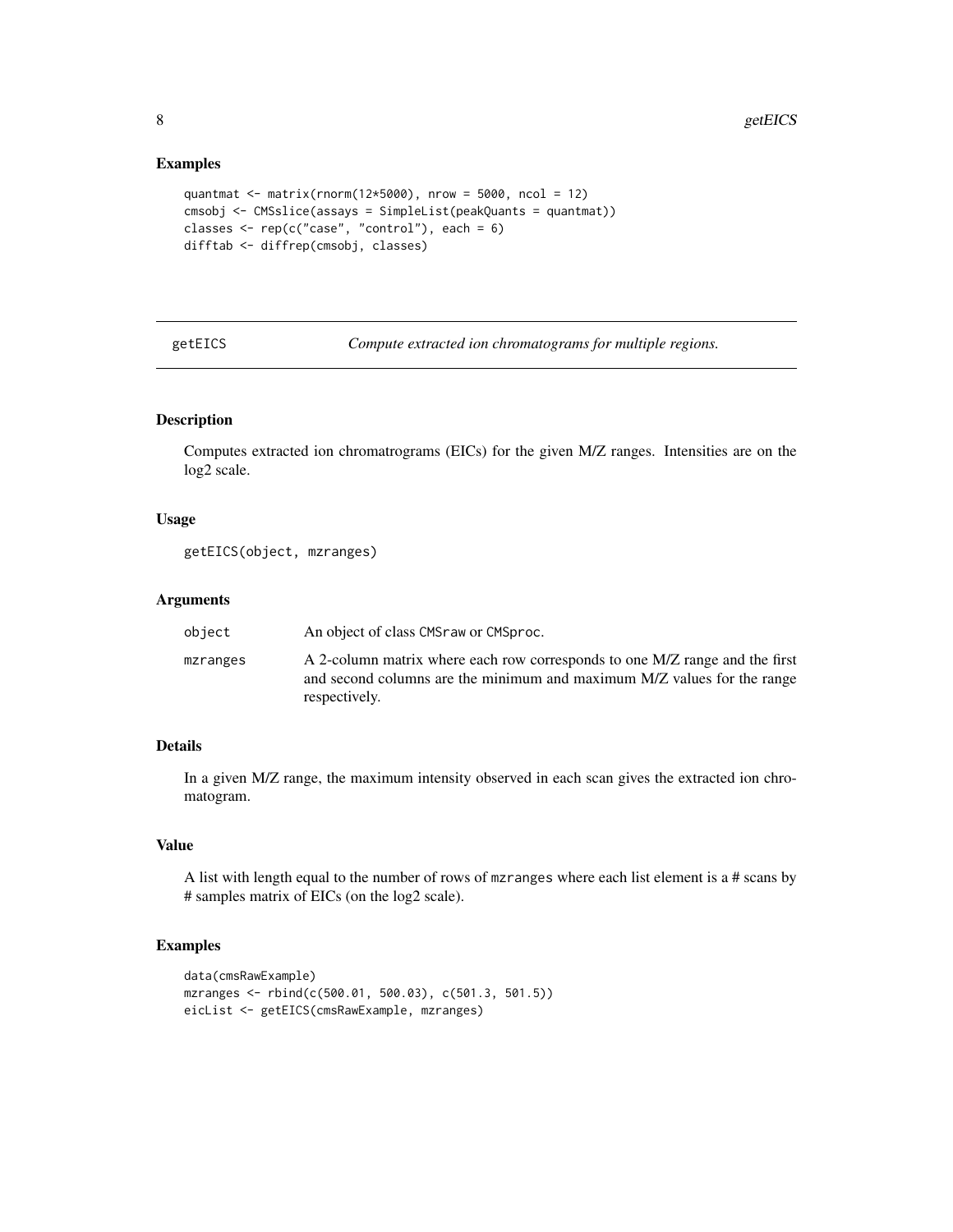<span id="page-8-0"></span>

# Description

Computes total ion chromatogram (TIC) for a single sample. Intensities are on the log2 scale. This requires a CMSraw object, typically produced from readMSdata.

#### Usage

getTIC(object, sample)

# Arguments

| object | An object of class CMSraw.                                 |
|--------|------------------------------------------------------------|
| sample | An integer - for which sample should the TIC be computed?. |

# Value

A vector with length equal to the number of scans containing the log2 sum of intensities at each scan.

#### Examples

data(cmsRawExample) tic <- getTIC(cmsRawExample, sample = 1)

plotDensityRegion *Image plot of region of density estimate.*

#### Description

Makes an image plot of the density estimate in the specified M/Z and scan region.

# Usage

plotDensityRegion(cms, mzrange, scanrange)

# Arguments

| cms       | An object of class CMSproc.                          |
|-----------|------------------------------------------------------|
| mzrange   | A length-2 vector indicating the M/Z range to plot.  |
| scanrange | A length-2 vector indicating the scan range to plot. |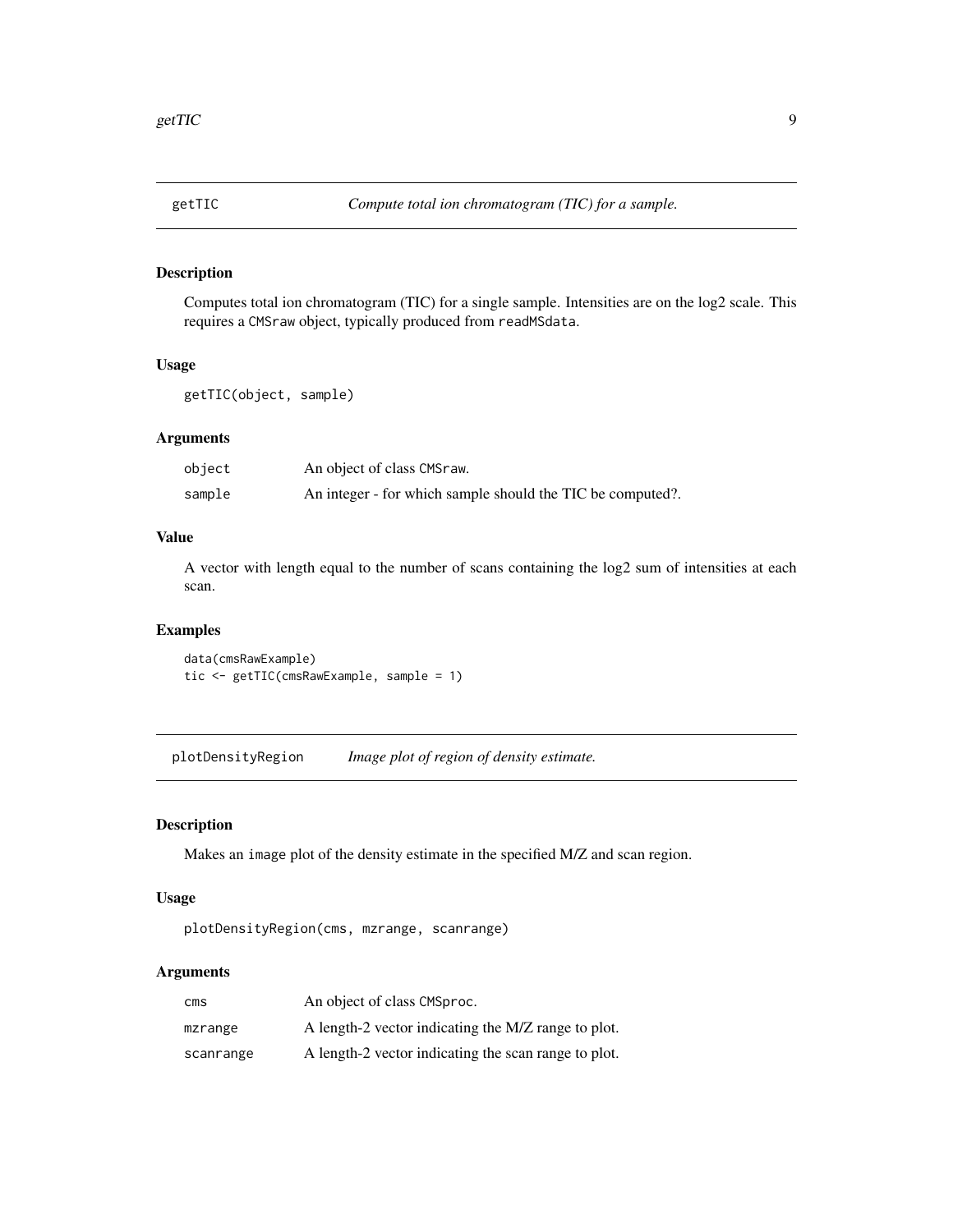<span id="page-9-0"></span>This function is invoked for its side effect of plotting.

#### Examples

```
## For illustration purposes, we make a "dummy" object
## with a random matrix as the density estimate
densmat \leq matrix(rnorm(600), nrow = 20, ncol = 30)
colnames(densmat) <- 1:ncol(densmat)
rownames(densmat) <- seq(350, by = 0.005, length.out = nrow(densmat))
densityQuantiles \leq quantile(densmat, seq(from = 0, to = 1, by = 0.001))
cmsobj <- new("CMSproc", density = densmat, densityQuantiles = densityQuantiles)
plotDensityRegion(cmsobj, mzrange = c(350.01, 350.03), scanrange = c(10,20))
```
readMSdata *Read raw mass spectral data files.*

#### Description

Creates a CMSraw object that contains a data.table of raw mass spectral information for all samples. The resulting object also stores phenotype and sample information. This object is the basic encapsulation of essential raw experimental data and serves as the output for further processing methods.

#### Usage

readMSdata(files, colData, mzsubset, verbose)

#### Arguments

| files    | A character vector of filenames pointing to the raw data.                               |
|----------|-----------------------------------------------------------------------------------------|
| colData  | A DataFrame of phenotype and sample information.                                        |
| mzsubset | A length-2 vector indicating a subset of the M/Z range to process. NULL other-<br>wise. |
| verbose  | Should the function be verbose?                                                         |

#### Value

A vector with length equal to the number of scans containing the log2 sum of intensities at each scan.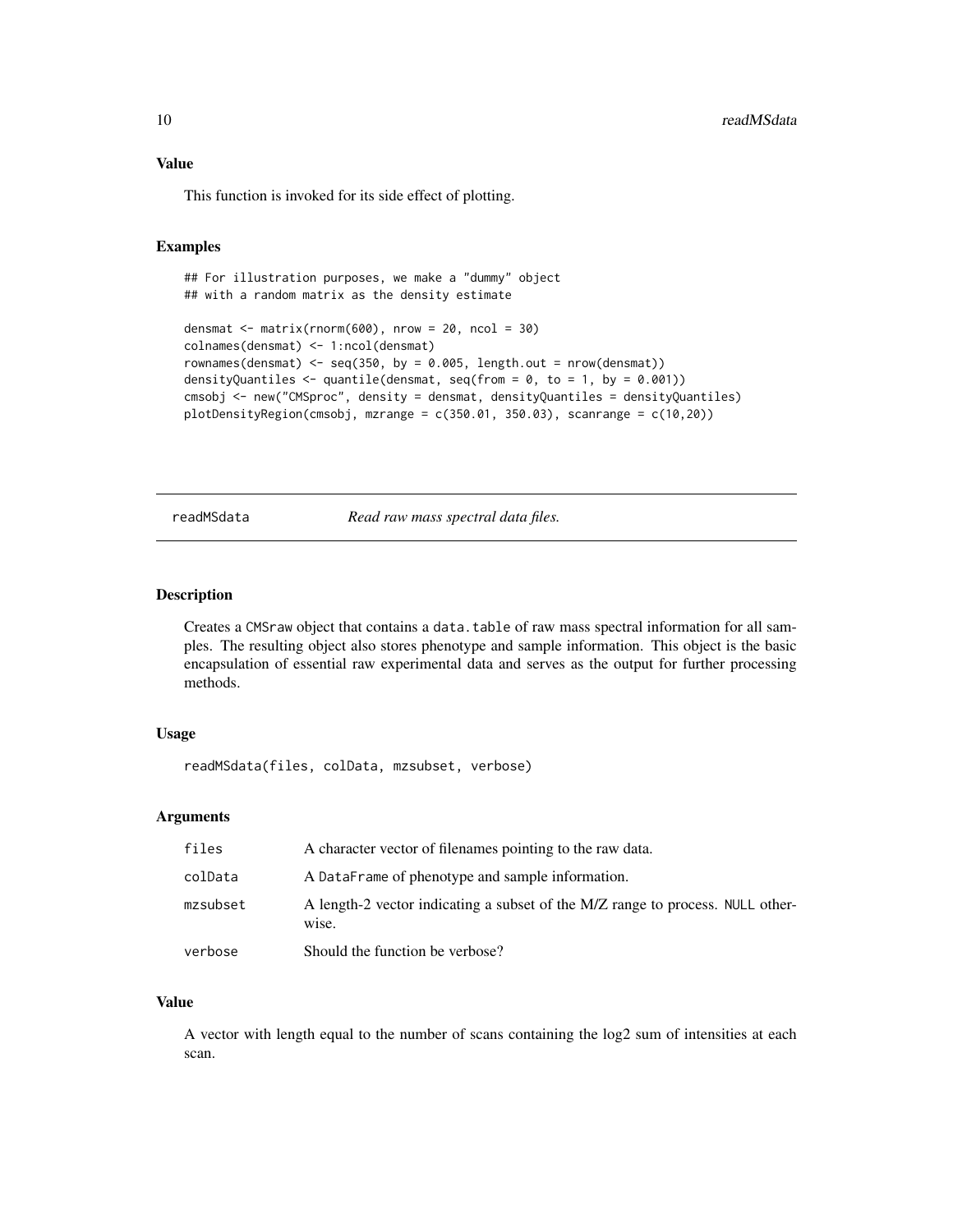#### <span id="page-10-0"></span>slicepi the contract of the contract of the contract of the contract of the contract of the contract of the contract of the contract of the contract of the contract of the contract of the contract of the contract of the co

# Examples

```
if (require(mtbls2)) {
data(mtbls2)
filepath <- file.path(find.package("mtbls2"), "mzML")
file <- list.files(filepath, pattern = "MSpos-Ex1",
                   recursively = TRUE, full.name = TRUE)[1]colData <- DataFrame(group = "wild-type")
cmsRaw <- readMSdata(files = file, colData = colData, verbose = TRUE)
}
```
slicepi *Process raw data to compute density estimate.*

### Description

The slicepi method uses the bivariate approximate kernel density estimate computed by bakedpi and uses a cutoff to bound and quantify peaks.

# Usage

slicepi(object, cutoff = NULL, verbose = TRUE)

#### Arguments

| object  | An object of class CMSproc.                                                                                                            |
|---------|----------------------------------------------------------------------------------------------------------------------------------------|
| cutoff  | A number indicating the threshold to apply to the density estimate. NULL indi-<br>cates that a data-driven threshold should be chosen. |
| verbose | Should the function be verbose?                                                                                                        |

# Details

slicepi uses the most intense features in set regions of the M/Z space to identify a data-driven density cutoff to detect peaks. Once peak bounds have been computed, the extracted ion chromatograms for the peaks are computed, and the EICs are integrated to obtain peak quantifications.

# Value

An object of class CMSslice containing peak bounds and quantifications as well as sample and preprocessing metadata.

# Examples

```
data(cmsRawExample)
cmsProc <- bakedpi(cmsRawExample, dbandwidth = c(0.01, 10), dgridstep = c(0.01, 1),
                   outfileDens = NULL, dortalign = FALSE, verbose = TRUE)
dqs <- densityQuantiles(cmsProc)
cmsSlice <- slicepi(cmsProc, cutoff = dqs[996], verbose = TRUE)
cmsSlice
```